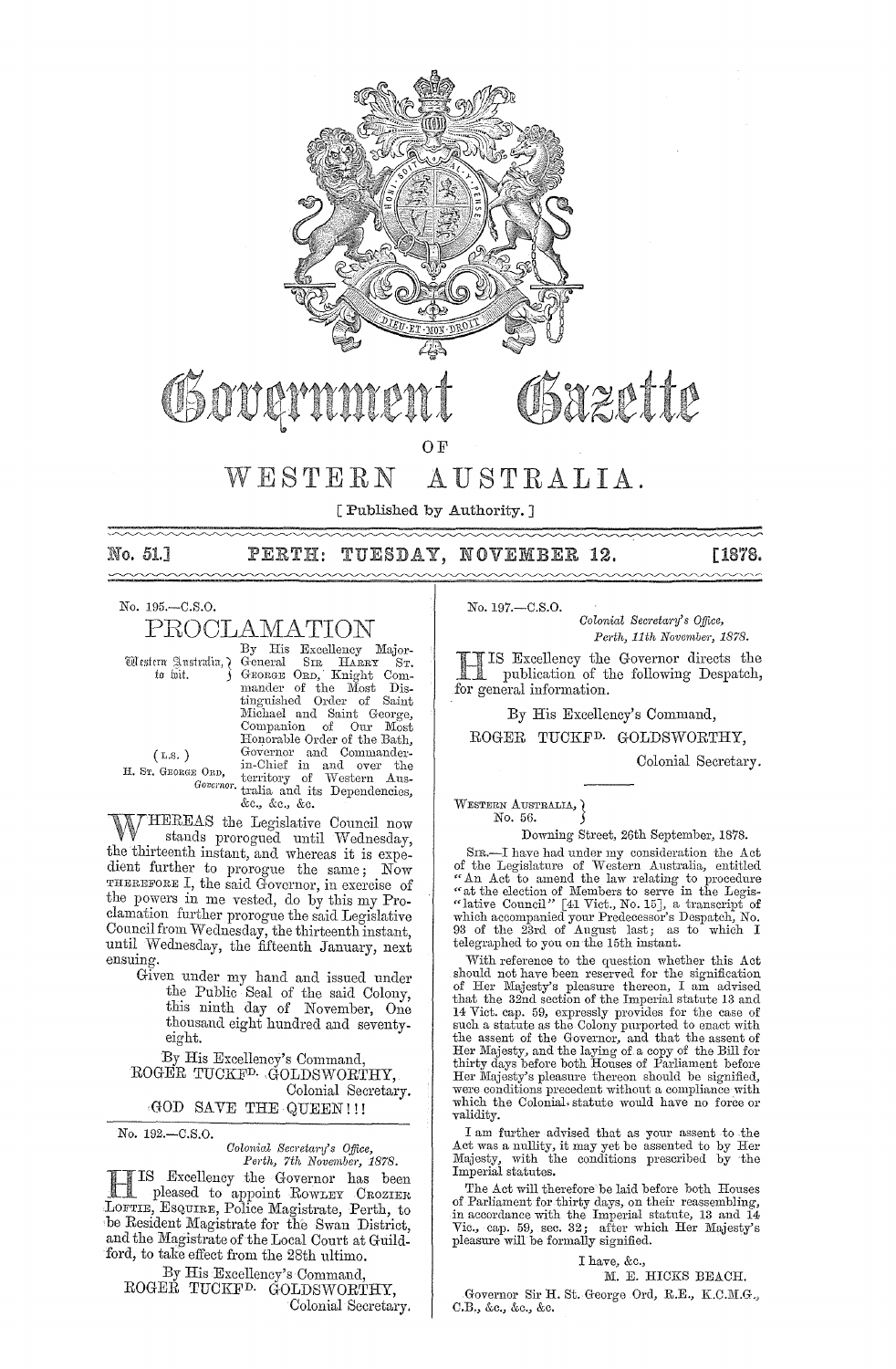No. 196.-C.S.O. *Colonial Secretary's Office,*<br>*Perth, 11th November, 1878. Perth, 11th November, 1878.* 

**H IS Excellency the Governor directs it to**<br>the Security of State for the Gelenics has be notified that the Right Honorable the Secretary of State for the Colonies has extended, for a further period of six months, from the 26th September, 1878, to 26th March, 1879, the leave of absence granted to A. O'Grady Lefroy, Esq., C.M.G., Colonial Trea-<br>surer.

By His Excellency's Command, ROGER TUCKFD. GOLDSWORTHY, Colonial Secretary.

No. 193.-C.S.O.

*Oolonial Sem'etary's Office,*  Perth, 7th November, 1878.

HIS Excellency the Governor has been pleased to appoint CHARLES H. CLIFTON, ESQ,UIRE, to be Acting Secretary to the Central Board of Education, *vice* G.C. Knight, Esquire, who resigns the acting appointment.

By His Excellency's Command, ROGER TUCKFD. GOLDSWORTHY, Colonial Secretary.

No. 188.-C.S.O. *Oolonial Secretary's Office, Pe1,th, 8th Novembe1', 1878.* 

H IS Excellency the Governor has been pleased to approve of the formation of a Volunteer Corps at York, under the designation of the "York Rifle Volunteer Company"; and of the following Gentlemen officiating in the capacities stated opposite their names, pending the result of the examination to be held before a Military Board assembled under the Government Notification of 20th April, 1875, viz.:-

Mr. **J.** W. HOPE as Captain.

Mr. R. HARDMAN as Lieutenant.

By His Excellency's Command, ROGER TUCKFD. GOLDSWORTHY, Colonial Secretary.

No. 197.-C.S.O.

*Colonial Secretary's Office, Perth, 11th November, 1878.* 

H IS Excellency the Governor directs it to be notified, for general information, that Her Majesty's Government has been pleased to confirm the recognition of ELIAS SOLOMON, Esquire, as Consular Agent for Italy, at Fremantle, notified in the *Government Gazette*, (No. *109,* C.S.O.) of 29th, June, 1878.

By His Excellency's Command, ROGER TUCKFD. GOLDSWORTHY, Colonial Secretary.

No. 194 - C.S.O.

*Oolonial Sem'eta1'Y's Office, Pedh, 8th November, 1878.* 

IS Excellency The Governor has been **FREE AS Excellency The Governor has been**<br>to be Bailiff of the Local Court at York, *vice* Holloway.

By His Excellency's Command, ROGER TUCKFD. GOLDSWORTHY, Colonial Secretary. No. 191.-C.S.O.

 $Colonial$  Secretary's Office, Perth, 7th November, 1878.

H IS Excellency The Governor has been pleased to direct the publication, for general information, of the Finding of the Court held under the provisions of the 28th Victoria, No. 2, on the 21st day of August, 1878, for the purpose of enquiring into the circumstances connected with the stranding of the "Sharperton," off the Eastern Lacepede Island, on the 10th August last.

By His Excellency's Command,

ROGER TUCKFD. GOLDSWORTHY, Colonial Secretary.

FINDING. Having carefully considered the evidence elicited during this Inquiry, we find the following facts proved:—

- 1. That Oaptain Atkinson showed want of common caution and care in approaching a strange coast or anchorage, the dangers adjacent to which are marked on the Admiralty Charts, and described in the Australian Directory.
- 2. That no look out was kept either aloft or on deck, and that the lead was put over the side too late to save the ship.
- 3. That the ship grounded within the limits of the dangers shown on Admiralty Charts.

We therefore consider that the conduct of the master would fully justify a suspension of his Certificate, but taking into account the isolation of this Port, and the inconvenience which would attend such suspension, we hav

- That the Master's Certificate be returned to him with a severe censure from this Oourt for his neglect and omission of proper precautions.
- That the said Thomas Atkinson do pay all the costs attendant on this investigation.
- That the Chief Officer, John Ingram, being exonerated from blame by the fact of the ship, during the whole of his watch on deck, being in charge of the master, his Certificate be restored, without prejudice.

We are of opinion that had proper care been taken, the soundings would have warned the master of his approach to danger, and that it is in no way due to his vigilance that the vessel was not wrecked or seriously damaged.

RICHARD WYNNE, J.P., Principal Officer of Customs. PEMBERTON WALCOTT, J.P. Lacepede Islands, 23rd August, 1878.

No. 190.—C.S.O.<br>Colonial Secretary's Office,

*Perth, 7th November, 1878.*  H IS Excellency The Governor has been pleased to direct the publication, for general information, of the Finding of the Court held under section five of "The Colonial Passengers Amendment Ordinance, 1868," on the 8th day of October, 1878, for the purpose of enquiring into the conduct of John E. Green, who was master of the "Annie Agnes" when that vessel, whilst on a voyage from Fremantle to Dongara, in February last, struck on the Moore River Reef:-

### FINDING.

FROM the master's own statement it appears he left Fremantle between the hours of eight and nine on the morning of the 20th February last, and steered a N.N.W. course until noon, when he lost sight of Rottnest Lighthouse, then distant about 20 miles.<br>He has admitted to us that he took no bearings of the Lighthouse for his departure (which he should of the Lighthouse for hi Reef.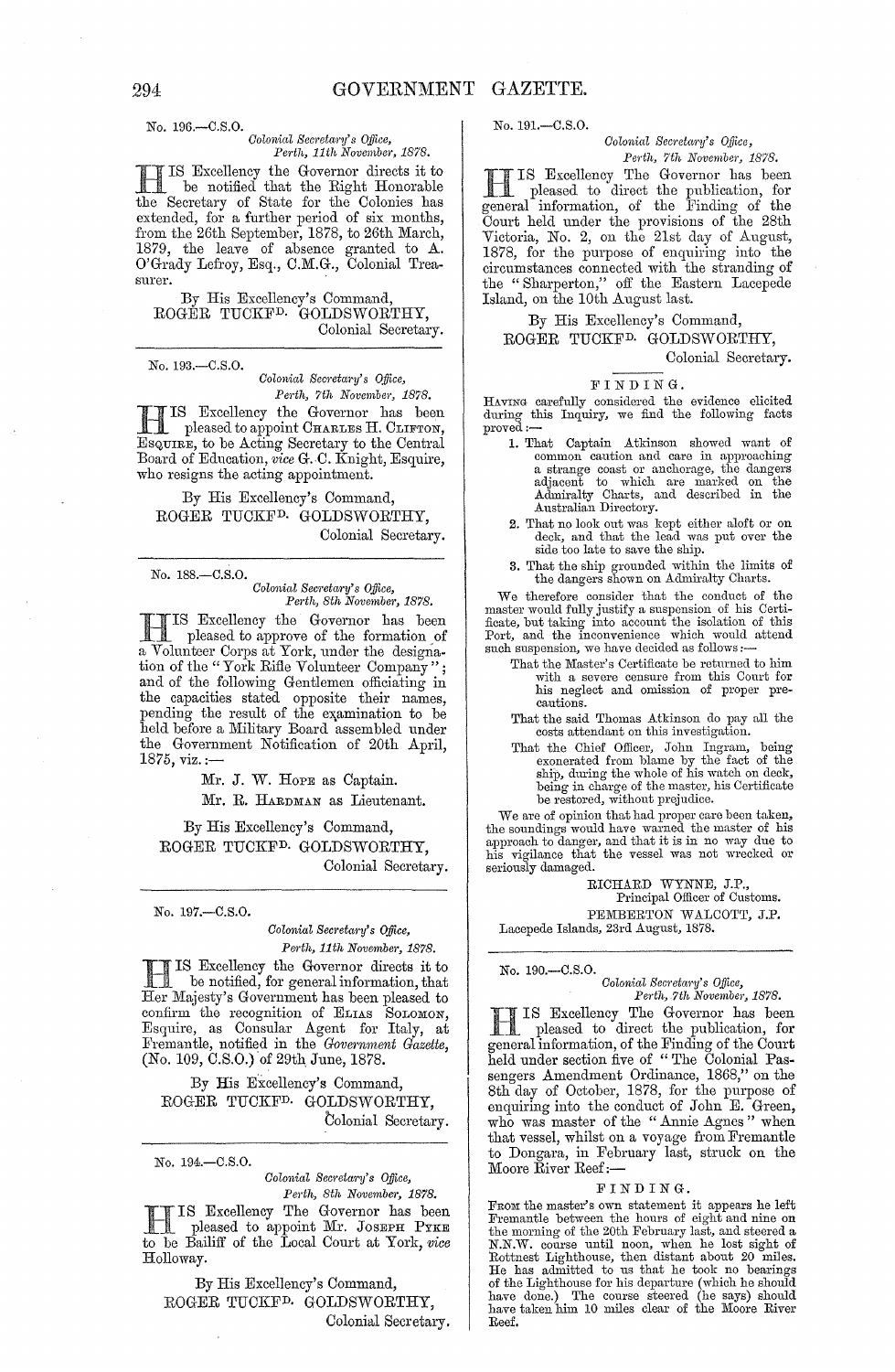This reef, as shown by chart, is three miles from the land, and the vessel, if steered N.N.W., would be seven miles from the reef—not ten, as stated by Green the master. It is evident to us that the vessel, from the time o must have made a N. $\frac{1}{4}$  course for 20 miles for her to get into the position she was, and allowing her rate of sailing to be five miles per hour (Green's estimate), she must have run off her course for four hours.

From the evidence of the two witnesses examined for the defence, together with Green's own state-ment, we believe that from the time of leaving Fremantle, until the casualty, the vessel was steered a very erratic course.

We find, therefore, after mature and careful con-sideration, that John Green has been guilty of gross negligence in the management and navigation of the said cutter" Annie Agnes," and we accordingly suspend his Certificate of Competency, No. 24, Second Class, for the period of six months, subject to the approval of His Excellency The Governor.

> J. G. SLADE, Resident Magistrate. G. A. FORSYTH, Harbor Master.

The Governor, having had under his consideration the before-mentioned Finding of the Court, has been pleased to reduce the sentence of suspension therein mentioned, from six to two months.

By His Excellency's Command, ROGEŘ TUCKF<sup>D.</sup> GOLDSWORTHY, Colonial Secretary.

No. 173.-C.S.0.

*Colonial Sec1'eta?'Y's Office, Pm'th, 11th October, 1878.* 

**TTENDERS** (in duplicate, endorsed "Tender<br>for (as the case may be) Mail.") will be received for *(as the case may be)* Mail,") will be received at this Office until noon of Friday, the 29th of November, 1878, for the conveyance of the undermentioned Mails for one, two, or three years, viz. :—

- 1. From Vasse to Warren River (Brockman's) *via* Lower Blackwood, and *vice versa*, twice a month, on horseback.
- 2. From York to Youndegin, and *vice versa*, via Dangin, Carrolling, and Mount Stirling, once a week, on horseback.
- 3. From Gingin to Yatheroo, and *vice versa,*  once every four weeks, on horseback.
- 4. From Bannister to Wandering, and *vice versu,* three times a month, on horseback.
- 5. From Champion Bay to Cheangwa, and *vice versa*, once a month, on horseback.

The arrival and departure of the Mails will be subject to instructions from the Postmaster General, and liable to alteration at any time during the year.

Two approved sureties will be required to join the Contractor in a guarantee for the due fulfilment of the duties contracted to be performed.

Special Forms of Tender, with conditions attached, may be had on application to the various Resident Magistrates, and at the General Post Office, Perth; and no tender will be entertained unless rendered on the prescribed form.

The Government will reserve to themselves the right to terminate the Contract at any time by giving three months' notice.

The Government do not bind themselves to accept the lowest or any Tender.

Further information may be had on application to the Postmaster General.

By His Excellency's Command,

ROGER TUCKFD, GOLDSWORTHY, Colonial Secretary.

### $Department of Public Works,$ *Perth, 7th November, 1878.*

TENDERS (Sepamte endorsed" Tender for Alterations and Repairs to Public Buildings York, Newcastle, or Northam, *as the case may be*) will be received at this Office until noon of Monday, the 2nd December, from persons willing to undertake the. Alterations and Repairs to Public Buildings at York, Newcastle, or Northam.

Tenders in· each case to state the shortest time required to complete the work.

The Government do not bind themselves to accept the lowest or any tender, and will require the guarantee of two responsible persons for the due performance of the Contract.

Forms of Tender may be had on application to the various Resident Magistrates, and at the Public Works' .Office, Perth, where Plans, Specifications, Conditions, and full particulars can be obtained.

No tender will be entertained unless on the prescribed form.

> JAS. H. THOMAS, Director of Public Works.

### TENDERS ACCEPTED.

*Department of Public Works, Perth, 4th November, 1878.* 

BARRY, RICHARD,

To execute certain additions to the Bussclton School, for £267 9s.

### HOWELL, WM.,

To repair Police Quarters, Barrack Room, &c., according to Specification, for £60.

### POWELL, E. W.,

To erect two Beacon Piles at Albany, for £166.

### SINCLAIR, R.,

To erect a four stall stable at 131 mile Police Station, Albany Road, for £118.

### SYLVESTER, JOHN,

Same service at the Williams, for £69; and at the Gordon River Station, for £65 14s.

### SMITH, J. J.,

Same service at the Bannister Police Station, for £45 14s. 6d.; and at the 36-Mile Station for £39 14s. 6d.

### CRESWICK, R.,

To erect a School at Geraldton, for the sum of £185914s.

> JAS. H. THOMAS, Director of Public Works.

 $Crown$  *Lands' Office*, *P81,th, 25tlv October, 1878.* 

### NOTICE TO PASTORAL LESSEES.

**FINHE** attention of Lessees and Licensees of<br>Crown Lands is called to the following Crown Lands is called to the following particulars in the New Land Regulations proclaimed September 14th, 1878:-

1. The minimum acreage of First Class Pastoral Lands for which Licenses can be granted under the New Land<br>Regulations being 3,000 acres, no renewals of existing Licenses which are under this quantity will be granted for 1879, except in cases where from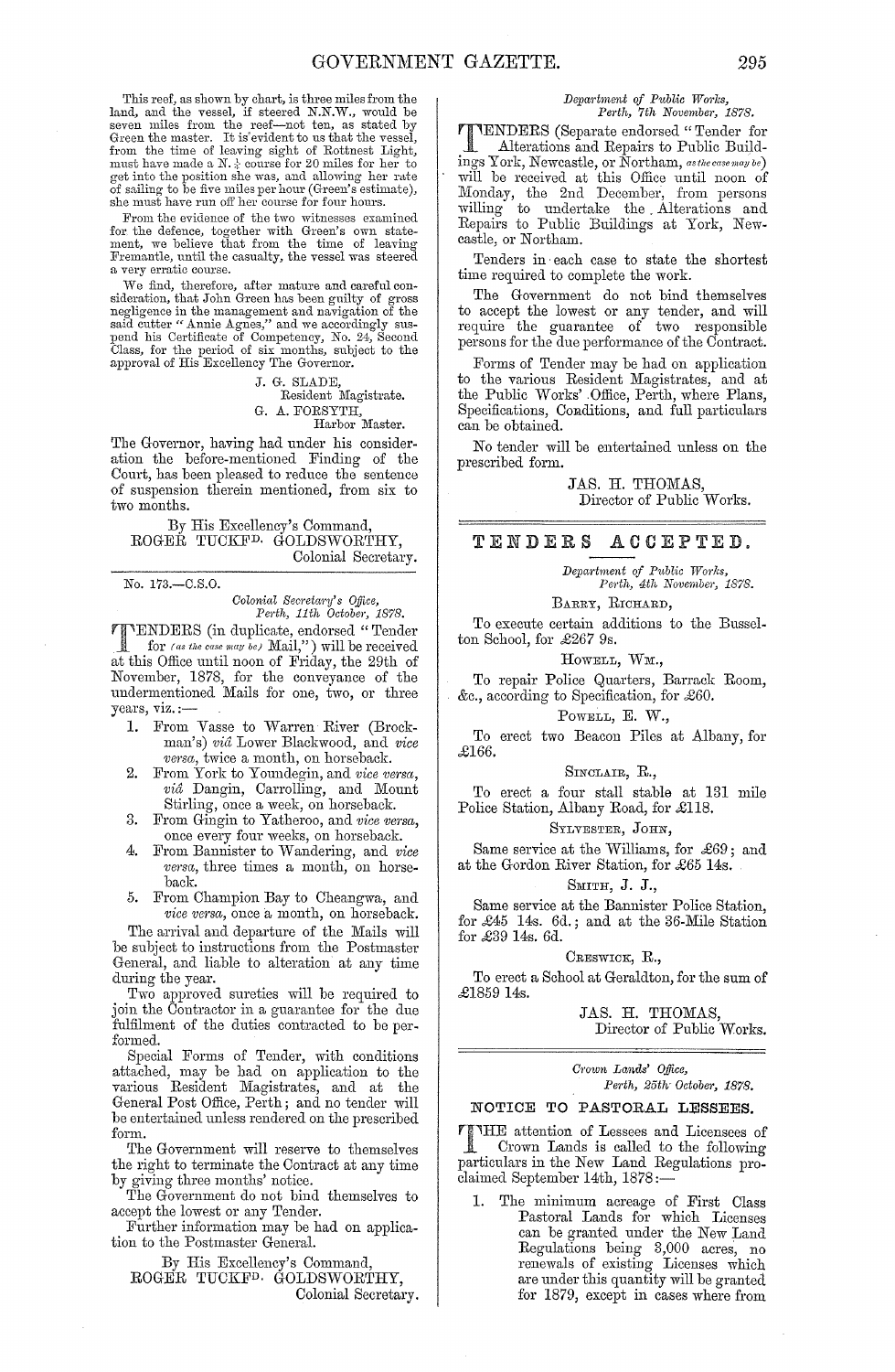## Tenders for Annual Contracts for the Year 1879.

No. 189.-C.S.O.

*Colonial Secretary's Office,* 

 $Perth, 6th$  November, 1878.

TENDERS FOR COLONIAL AND CONVICT SERVICE, (endorsed "Tender for ........." as the case may be) will be received at this Office until noon of MONDAY, the 16th DECEMBER, 1878, from persons willing to Contract for the perform for ......... " *as the case may be)* will be received at this Office until noon of MONDAY, the 16th DECEMBER, 1878, from persons willing' to Contract for the performance of the following Services during the year  $1879:$ 

### 1.-GENERAL SUPPLIES

Of the following articles at the undermentioned<br>Stations; to be delivered in such quantities and at<br>such times as may be required:—

At Perth, Fremantle, Albany, Bunbury, York, Newcastle, Champion Bay, Guildford, Busselton' Williams, and Rottnest Island:

Fresh Meat, @ per lb.

Salt Beef, @ per lb.

20 per cent. Flour, @ per lb., and @ per ton of  $2240$  lbs.

Fine Flour, @ per lb.

Bread made from 20 per cent. Flour, @ per lt.

Ditto from Fine Flour, @ per lb.

Tea, Sago, Blue, Soda, Candles, Sugar, Oatmeal, Linseed Meal, Starch, Potatoes, Candle wick, Cotton wick, Kerosene wick, Rice, Soap, Tobacco, Salt, Bran, Coffee, Coffee Ground, Hops, Arrow-root, Butter, Pepper, Mustard, Cheese, Vegetables, and Raisins, @ per tb.

Sheeting Calico, @ per yard.

Separate samples of all but Meat and Vegetables must accompany tenders for each service.

Gin, Brandy, Wine, Porter (Bottled), Vinegar, Lime Juice, Milk, @ per gallon; Colza, Kero-sene, and Whale Oil, @ per gallon.

Pipes, @ per dozen.

Eggs, @ per dozen.

Leeches, @ per dozen.

Coir for beds, @ per cwt.

- Firewood, @ per cord of 128 feet, to consist of Banksia, to be delivered and stacked by the Contractor when and where required, and subject to measurement on delivery.
- Firewood for Rottnest to be Banksia wood, in billets of 9 inches diameter and three feet in length.
- Firewood for Breaksea Island, King George's Sound, to be @ per cord delivered on the Island.
- Firewood for Fremantle to be @ per cord, delivered at the Government Jetty, North Fremantle.

The Government reserves the right to cancel the Contract for Meat at the end of March, 1879, if it thinks it desirable to do so.

Tender to be endorsed " *Tender for General Supplies* for 1879."

### $2 - FORAGE$

For such Horses as may be employed in the Service during the year 1879, at Geraldton, Fremantle, and Perth :-

Hay, @ per ton.

Barley, @ per bushel.

Bran,  $@$  per  $@$ .

The daily ration of each horse is 18lbs. of Hay, and<br>9lbs. of Corn; and Tenders must state the rate per<br>diem for each horse. The forage must be delivered<br>at the Contractor's expense, and at such places in the<br>district as t stationed, and in quantities not exceeding one month's supply.

Tender to be endorsed " Tender for Forage."

### 3.-CARTAGE

That may be required at Perth and Fremantle, during the year 1879.

Tenders must state the rate per trip and per day, for one, two, or three-horse teams respectively.

Tender to be endorsed " Tender for Cartage."

### 4.-TRANSPORT

Between the undermentioned places during the year 1879:-

Perth and Fremantle, and *vice versa.* 

Fremantle and Rottnest, and *vice versa.* 

Perth and Rottnest, and *vice versa.* 

Tenders to state the price per ton, and per hoad for passengers.

Tender to be endorsed " Tender for Transport."

### 5.-SWEEPING

During the year 1879, at Perth, Fremantle, Champion Bay, and Albany.

Tender to be endorsed " Tender for Sweeping Chim*nies."* 

### G.-CESS PITS.

To empty Cess Pits and Dry Earth Closets during the year 1879, at Perth, Fremantle, Albany, Bunbury, Vasse, York, Toodyay, and Champion Bay. Tender to be endorsed " Tender for Cess Pits."

Tenders for Convict Service are required for Fremantle Station only.

The Government does not bind itself to accept the lowest or any tender for any of the above-named services, and reserves to itself the right of accepting a portion of a tender.

The whole of the supplies to be of unexceptionable quality, and subject to approval or rejection by officers or persons duly deputed by the Government.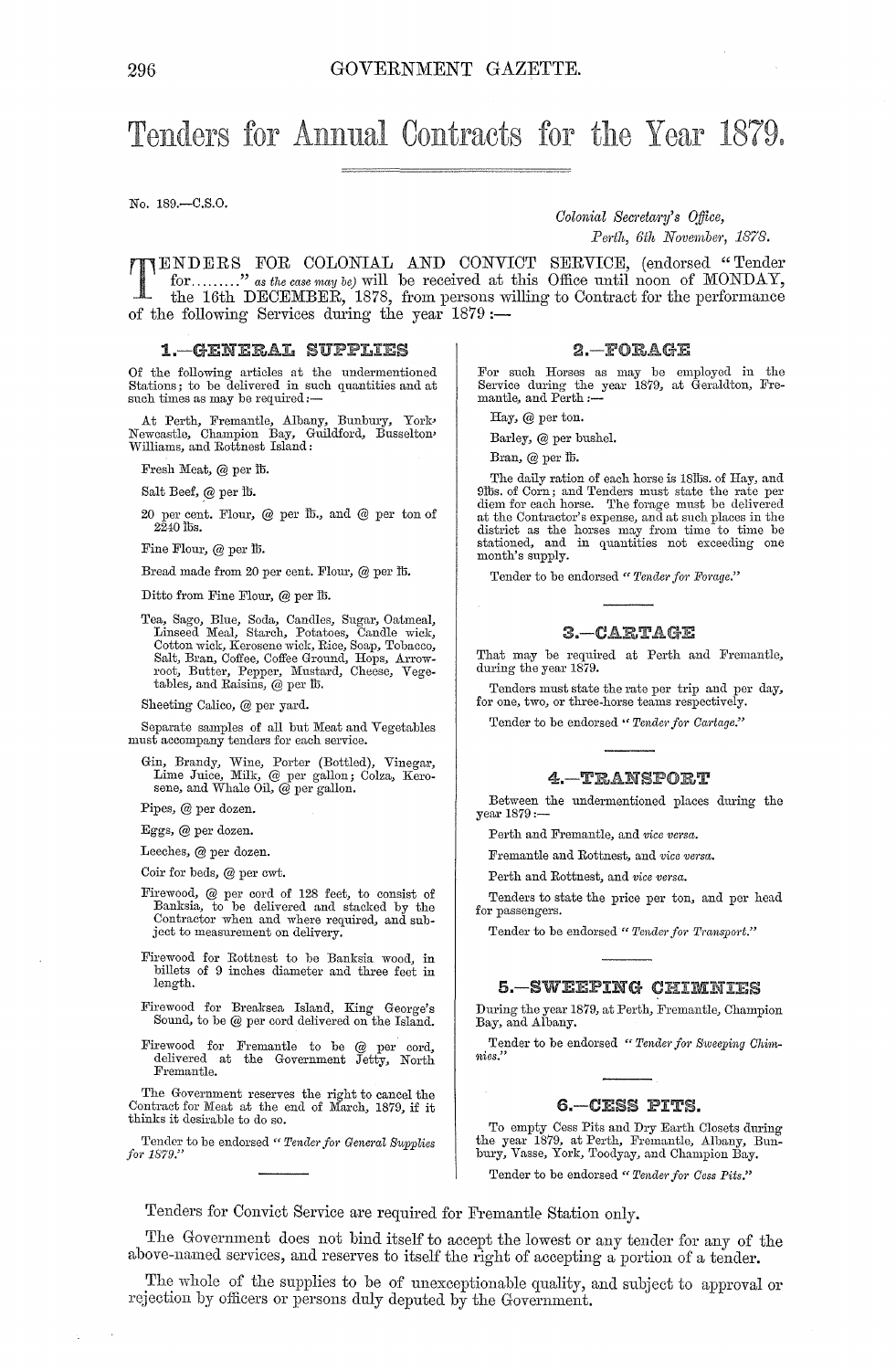### Tenders for Annual Contracts for the Year *1879.-(Oontimwl.}*

The flour to be warranted to keep good for six months after delivery.

Fresh Meat to be delivered daily, when the Government or its representative may consider it practicable, and in proportion of three days' supply of Mutton to four days' supply of Beef per week, or alternate days of each. When Beef is issued, fore and hind quarters, or portions thereof, are to be delivered alternately; six inches at least to be cut off the hough and neck bones. Mutton to be delivered in carcasses, excluding heads, necks, shanks below the knee, and hough joints.

The supplies to be delivered at such places and times as may be required by the Government or persons deputed by it.

The ordinary ration of Vegetables to consist of 115. of Potatoes; but when demanded by the Government, and in season, the following equivalents must be supplied twice a week: Pumpkins, 2 lbs.; or Turnips, Carrots, or Cabbage,  $1\frac{1}{2}$ lbs.; or Onions,  $\frac{1}{4}$ lb., for every pound of Potatoes.

All supplies must be delivered in good and sound packages; Corn and Flour sacks, and Oil casks, will be returned to the Contractors; other packages will be retained free of charge.

The Contractors will he liable for any expense which may be incurred by the Government in consequence of the non-performance of their contracts.

Payments to be made monthly, and for general supplies for the quantities actually consumed in the month.

No transfer of any Contract will be permitted, without the *previous consent* of the Government.

*Each Tender must bear the bona fide signatures of two responsible and approved sureties,* who will be required to be bound for the due performance of the Contract, under a penalty of about one-fourth of the estimated sum to be paid under each Contract. Parties are requested to be careful in drawing up their Tenders, which should be in strict conformity with this Notice.

Forms of Tender on Convict Service may be had on application to the Comptroller's Office, Fremantle, and on Colonial Service to the various Resident Magistrates, and at the Public Offices, Perth; and no tender will be entertained unless rendered on the prescribed form. It is not necessary to forward *duplicate* tenders; one tender form properly filled up and witnessed, hoth as regards the Contractor and his sureties, will suffice.

By His Excellency's Command,

ROGER TUCKFD. GOLDSWORTHY,

Colonial Secretary.

*Colonial Secretary's Office,* Perth, 6th November, 1878.

TENDERS FOR POLICE SERVICE (endorsed "Tender for ........." *as the case may be*) will be received at this Office until noon of MONDAY, the 16th DECEMBER, 1878, from persons willing to contract for the performance of the f will be received at this Office until noon of MONDAY, the 16th DECEMBER, 1878, from persons willing to contract for the performance of the following Services during the year  $1879:$ 

### 1.-Annual Supplies for Police,

### for 1879.

Supply of such Saddlery, Stable Utensils, Bedding,<br>Rugs, Blankets, &c., for the use of the Police Department, during the year ending the 31st December, 1879, as may from time to time be required by the Superintendent of Police.

Samples of each article must accompany Tenders.

On application at the Office of the Superintendent of Police, a list of the various articles required, together with the average annual consumption of each, can be seen.

Full particulars will be afforded by the Superintendent of Police.

Tender to be endorsed " Tender for Annual Supplies for Police.'

### 2.-SHOEING POLICE HORSES

At the undermentioned Police Stations during the year 1879:-

| Albany            | Greenough       |
|-------------------|-----------------|
| Albany Road, 131- | Kojonup         |
| mile Station      | Northam         |
| Beverley          | Northampton     |
| Bridgetown        | Newcastle       |
| Bunbury           | Perth           |
| Busselton         | Pinjarrah       |
| Champion Bay      | Roebourne       |
| Dongarra          | Victoria Plains |
| Fremantle         | Williams River  |
| Guildford         | York            |
|                   |                 |

Tenders to state the rate per set, and for removes. Police Horses to be shod to the satisfaction of the Officer in charge of the District.

Horses not in the Police Force, but the property of the Local Government, must be shod at the same rate as Police Horses.

Tenders to be endorsed " *Tender for Shoeing Hones."*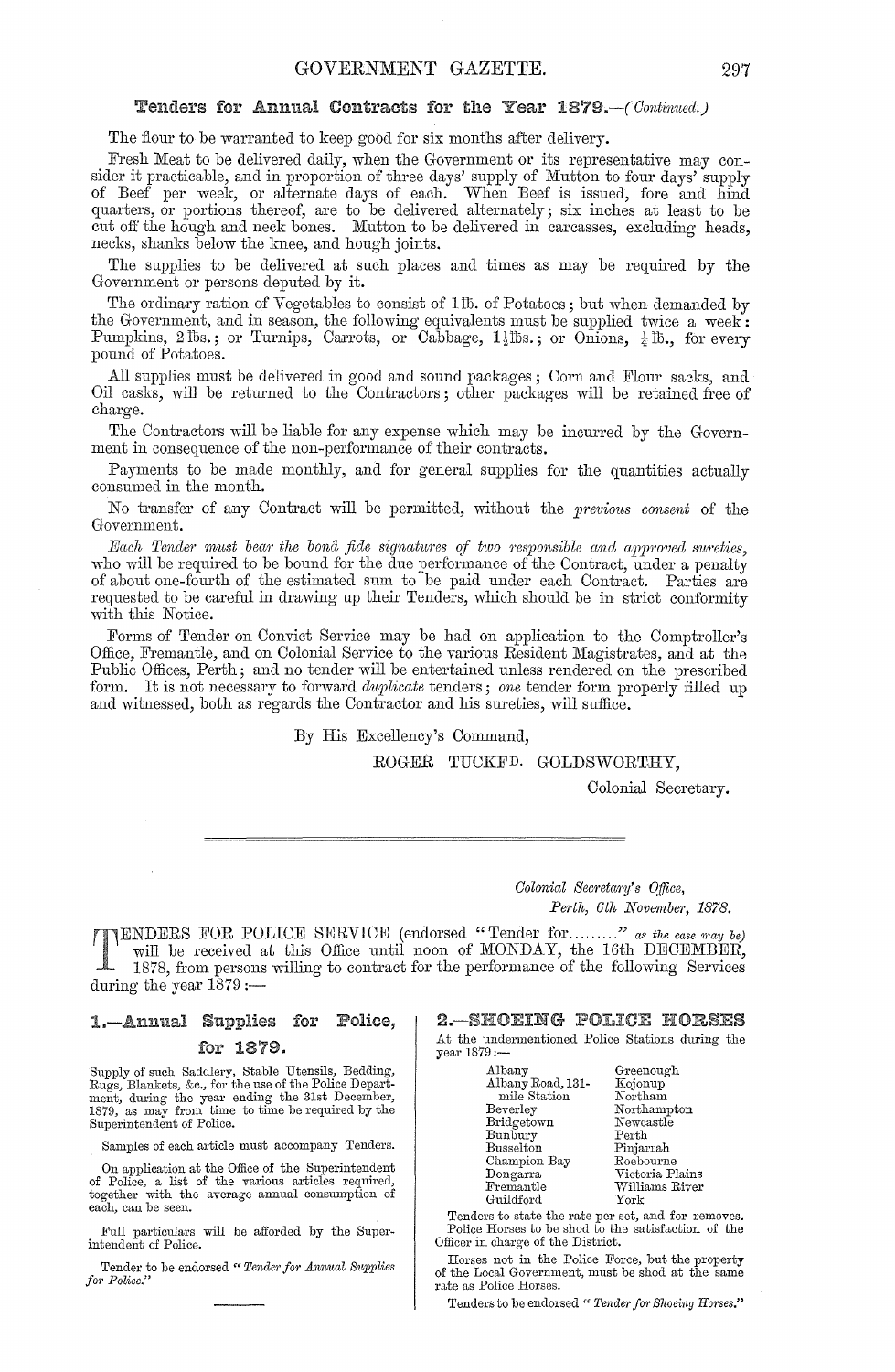### Tenders for Annual Contracts for the Year 1879.-( *Oontintwd.}*

### 3.-BARLEY or OATS for PO-LICE HORSES for 1879.

To be supplied in the undermentioned quantities, at the several Police Stations named, at per bushel of 50 lbs.

**Dnshels.** 

| Albany                                                | 330 |
|-------------------------------------------------------|-----|
| Albany Road, 131 miles                                | 198 |
| Albany Road, 36 miles                                 | 330 |
| Bannister                                             | 330 |
| Bunbury                                               | 198 |
| Blackwood, No. 1 Station                              | 132 |
| Do. Bridge                                            | 132 |
|                                                       | 132 |
| $Busselton$                                           | 132 |
| Champion Bay                                          | 264 |
| $\mathrm{Dongarra}$                                   | 198 |
| Esperance Bay                                         | 132 |
| $Fremantle$                                           | 198 |
| Guildford                                             | 198 |
|                                                       | 132 |
| Gordon River                                          | 198 |
| Greenough                                             | 198 |
| $\rm\,Haryey$                                         | 132 |
|                                                       | 396 |
| Mandurah                                              | 132 |
| Minninup                                              | 132 |
| Mount Barker                                          | 330 |
| Northampton                                           | 264 |
| Northam                                               | 132 |
| Newcastle                                             | 132 |
| Perth                                                 | 990 |
| Pinjarrah                                             | 132 |
| Victoria Plains                                       | 132 |
| Williams River                                        | 396 |
|                                                       | 132 |
|                                                       | 132 |
| Sharks Bay, delivered at )                            | 132 |
|                                                       | 330 |
| Mount Wittenoom Station, {<br>East of Champion Bay  } | 264 |

The Barley or Oats to be delivered at the Con-tractor's expense on or after 1st January, 1879, in such quantities of not less than one quarter of the whole and not exceeding the whole of the above weights, and at such times only at the above-named Stations, as may be demanded in writing by the officer in charge of such Stations.

The Government does not bind itself to take from the Contractor the whole quantity tendered to be supplied, unless demanded in writing as above.

Tender to be endorsed " Tender for Barley or Oats *for Police Hones."* 

### 4. HAY for POLICE HORSES. for 1879.

Good Sown Wheat or Oat Ray, to be supplied at the several Police Stations named, at per ton of  $2240$  tbs.

|                                                           | Tons. |
|-----------------------------------------------------------|-------|
| Albany<br>Albany Road, 131 miles<br>Albany Road, 36 miles | 15    |
|                                                           | 9     |
|                                                           | 15    |
| Bannister                                                 | 15    |
|                                                           | 9     |
| Bunbury<br>Blackwood, No. 1 Station                       | 6     |
| Do. Bridge                                                | 6     |
|                                                           | 6     |
| $Busselton$                                               | 6     |
| Champion Bay                                              | 12    |
| Dongarra<br>Esperance Bay                                 | 9     |
|                                                           | 6     |
| Fremantle                                                 | 9     |
| Guildford                                                 | 9     |
|                                                           | 6     |
| Gordon River                                              | 9     |
|                                                           | 9     |
|                                                           | 6     |
|                                                           | 18    |
| Mandurah                                                  | 6     |
| Minninup                                                  | 6     |
| Mount Barker                                              | 15    |
| Northampton                                               | 12    |
|                                                           | 6     |
| Newcastle                                                 | 6     |
|                                                           | 45    |
| Pinjarrah                                                 | 6     |
| Victoria Plains                                           | 6     |
| Williams River                                            | 18    |
|                                                           | 6     |
| Youndegin<br>Sharks Bay, delivered at {                   | 6     |
|                                                           | 6     |
|                                                           |       |
|                                                           | 15    |
| mantle Jetty                                              |       |
| Mount Wittenoom Station,                                  | 12    |
| East of Champion Bay                                      |       |

The Hay to be of first-rate quality, and delivered at the Contractor's expense on or after January 1st, 1879, in such quantities of not less than one ton and not exceeding the whole of the above weights, and at such times only at the above-named Stations, as may be demanded in writing by the officer in charge of such Stations, and to be subject to approval on delivery.

The Government does not bind itself to take from the Contractor the whole quantity tendered to be supplied, unless demanded in writing as above.

Tender to be endorsed " Tender for Hay for Police *HOl·ses."* 

### S.-For the Supply of Bedding to the above Stations and the removal of the Manure therefrom.

The Government does not bind itself to accept the lowest or any tender for any of the above-named services, and will in each case require the guarantee of two responsible persons for the due performance of the Contract.

Forms of Tender may be had on application to the various Resident Magistrates, and at the Public Offices, Perth; and no tender will be entertained unless rendered on the prescribed form. It is not necessary to forwal'd *duplicate* tenders; *one* tender form properly filled up and witnessed, both as regards the Contractor and his sureties, will suffice.

By His Excellency's Command,

ROGER TUCKFD. GOLDSWORTHY,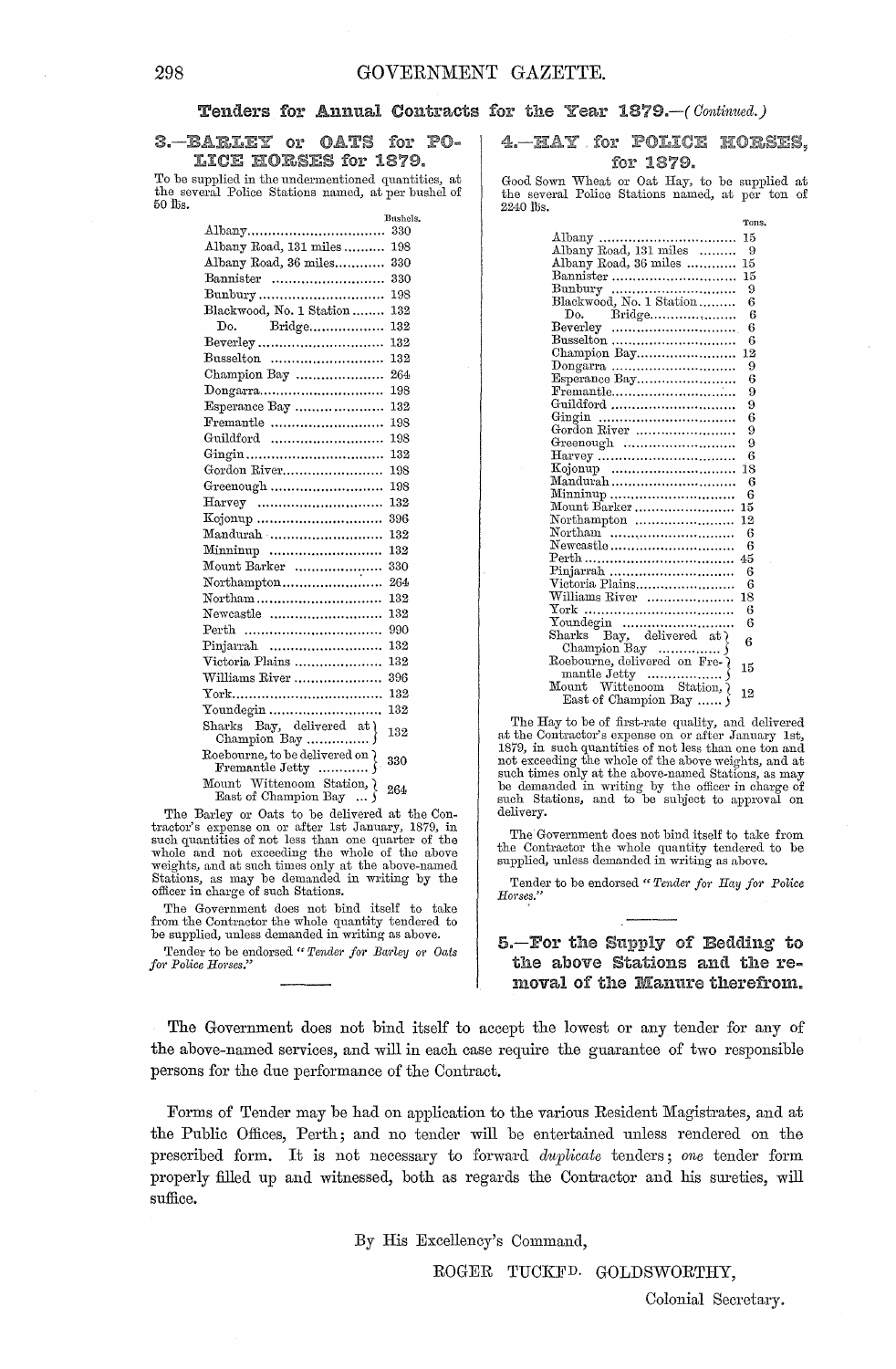the interference of the boundaries of other holdings the area cannot be increased; in all other cases fresh licenses of not less than 3,000 acres will have to be procured.

- 2. In the Second Class Lands, Leases only are now granted and in blocks of not less than 20,000 acres. Present License holders under Class II will therefore at the beginning of next year have to apply for Leases instead of renewals of Licenses.
- 3. Failure of payment of rent by the 1st March in any year for any Lease or License (except Mineral Leases which are specially provided for), causes the<br>forfeiture of such Lease or License without the privilege of afterwards making such payment with the addition of a fine.

### JOHN FORREST,

Acting Commissioner of Crown Lands.

 $\begin{array}{c} \textit{Computer's \; Office,} \\ \textit{Fremantle, 9th November, 1878.} \\ \textit{CERTIFICATE \; of \; Freedom \; has been} \end{array}$ issued to the undermentioned Convict, whose sentence has expired:-

Reg. No. 10040 James Clinton

HIS Excellency the Governor has been pleased to revoke the Tickets-of-Leave of the undermentioned Convicts : $-$ Res

|        | g. No. 6854 Henry Davies |
|--------|--------------------------|
| ,      | 6389 Michael McCarthy    |
| ,,     | 7331 Joseph Allsop       |
| , 2, 3 | 9695 Peter Connolly      |
|        | TOHN E STON              |

F. STONE,

Superintendent.

Department of Public Works, Railway Branch,

7th October, 1878. HEREBY certify that the first thirty-one miles of the Geraldton and Northampton Railway may be safely used for goods and mineral traffic.

JAS. H. THOMAS. Commissioner of Railways.

### WESTERN AUSTRALIA.

Meteorological Observations from 29th October to the 7th November, 1878, (inclusive).

WIND Registered by Mr. Forsyth, Harbor Master, at Arthur's Head, Fremantle; altitude above the sea 55 feet, in Latitude 32° 02' 14" S., Longitude 115° 45' 12" E.<br>The other instruments registered are placed in the grounds

|                    |                                                           |                        |               |               |                                 |       |                               |       |                                    |            |                           | parteler acuerant |                               |                           |                        |                  |
|--------------------|-----------------------------------------------------------|------------------------|---------------|---------------|---------------------------------|-------|-------------------------------|-------|------------------------------------|------------|---------------------------|-------------------|-------------------------------|---------------------------|------------------------|------------------|
| BAROMETER:         |                                                           | THERMOMETERS IN SHADE. |               |               | RADIATION<br>THERMO-<br>METERS. |       |                               | WIND. |                                    | DEGREE     |                           |                   | EVAPOR-                       |                           |                        |                  |
| Week<br>ending.    | Mean Reading<br>corrected, and re-<br>duced to sea level. |                        | Dry.          |               | Wet.                            |       | [Terres-]<br>Solar.<br>trial. |       | RAIN:<br>Amount  <br>in<br>inches. |            | Horizontal<br>velocity in | General           | ОF<br>HUMIDITY.<br>Saturation | CLOUD:<br>Mean<br>amount. | ozoxu: Mean<br>amount. | ATION:<br>Amount |
|                    | and 32 deg. Fah.                                          | Maxi-<br>mum.          | Mini-<br>mum. | Maxi-<br>mum. | Mini-<br>mum.                   |       |                               |       | miles, per<br>24 hours.            | direction. | $=100$ : mean<br>amount.  |                   |                               | in<br>inches.             |                        |                  |
| Oct.               |                                                           |                        |               |               |                                 |       |                               |       |                                    |            |                           |                   |                               |                           |                        |                  |
| 29th<br>to<br>31st | 29.839                                                    | 76.9                   | 53.7          | 66.9          | 52.0                            | 146.1 | 46.7                          | 0.03  | $537 - 41$                         | S.         | 68                        | 3                 | 4.6                           | 0.64                      |                        |                  |
| Nov.<br>7th        | 30.027                                                    | $82 - 1$               | 55.1          | 70.6          | 53.8                            | 137.8 | 51.3                          | 1.26  | 457.78                             | S.W.       | 68                        | $\boldsymbol{2}$  | 4.8                           | 1.40                      |                        |                  |

MALCOLM FRASER,<br>
Survayor General

Total Rainfall for October=1.02 inches.

Highest reading of Barometer 30.216 7th Nov. Thermometers in shade. (Maximum Dry 94.6 6th Nov. Lowest do. 29.642 1st Nov. Thermometers in shade. (Minimum Dry 48.0 4th Nov. The Observations are taken at 10 a.m., (excepting Barometer, which is registered at 12 a.m.)

M. A. C. FRASER,

Observer.

#### LAND SALES.

Crown Lands' Office, Perth, 11th November, 1878.

**TIME** undermentioned Allotments of Land will be offered for Sale, at Public Auction, on the date and at the place specified in the Schedule below, at one o'clock, p.m.

SCHEDULE.

| Date of Sale.            | Place of Sale.                                | Description of Lot.                                    | Number of Lot.                                                                |                                                | Quantity. |                             | Upset Price.                  |  |
|--------------------------|-----------------------------------------------|--------------------------------------------------------|-------------------------------------------------------------------------------|------------------------------------------------|-----------|-----------------------------|-------------------------------|--|
|                          |                                               |                                                        |                                                                               | а.                                             | r.        | p.                          |                               |  |
| 1878.<br>5th Dec.<br>Do. | Geraldton<br>$\cdots$<br>$\cdots$<br>$\cdots$ | Northampton<br>Do.<br>$\cdots$<br>$\cdots$<br>$\cdots$ | $\ldots$ Town   137 $\ldots$ $\ldots$ $\ldots$<br>138<br>$\cdots$<br>$\cdots$ | $\begin{array}{rr} 1 & 0 \\ 1 & 0 \end{array}$ |           | $\vert 0 \vert$<br>$\theta$ | $\frac{1}{2}$ 212 $\psi$ lot. |  |

JOHN FORREST, Acting Commissioner of Crown Lands.